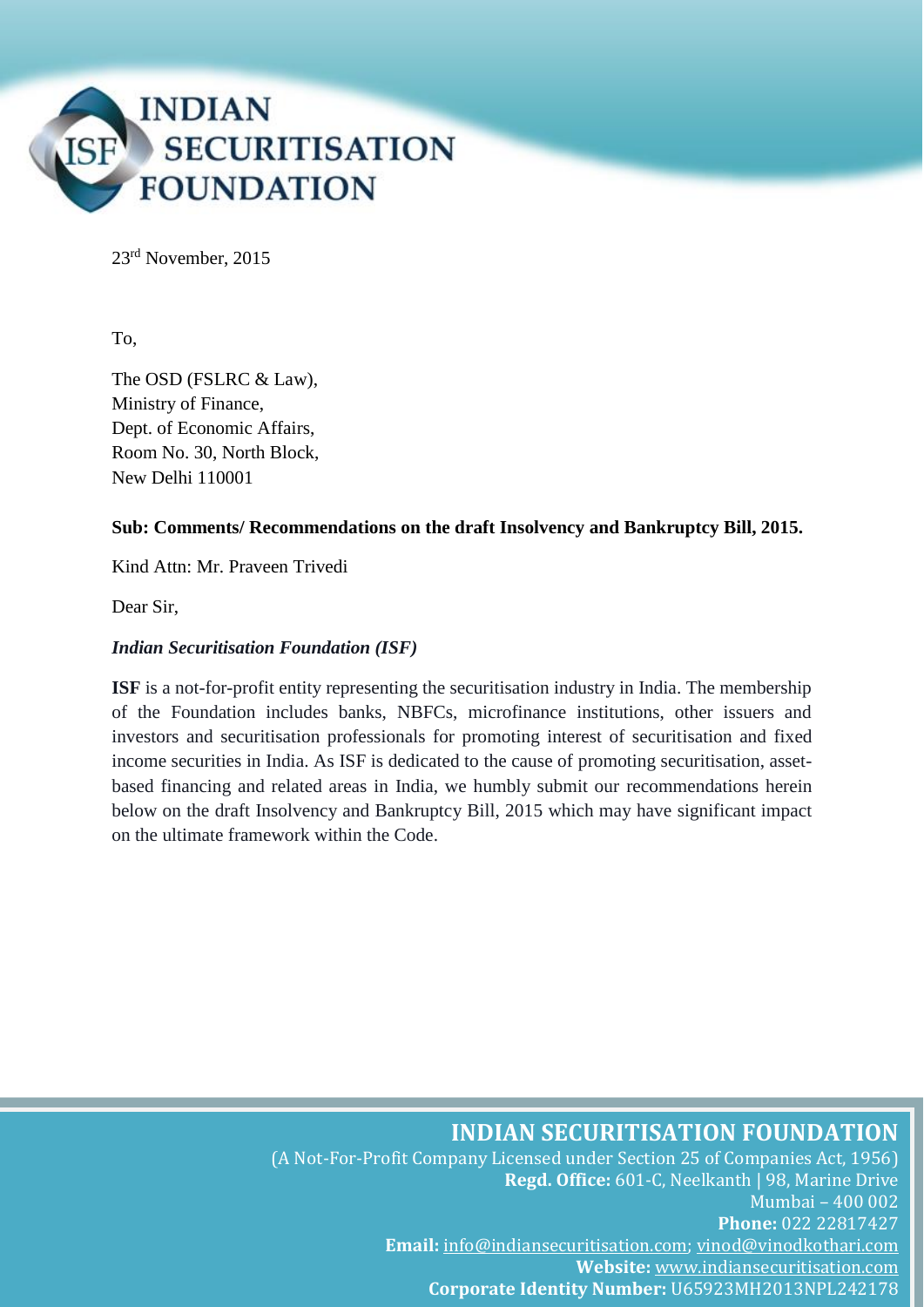

# **Comments on the Report of the BLRC and the Draft Bankruptcy Bill**

| SI. | <b>Clause No.</b>                                            | <b>Text of the Bill</b>                                                                                                                                                                                                                                                                                                                        | Our                                                                                                                                                                                                                                                                                                                                                                                                                | <b>Rationale</b>                                                                                                                                                                                                                                                                                                                                                                                                                                                                                                                                                                             |
|-----|--------------------------------------------------------------|------------------------------------------------------------------------------------------------------------------------------------------------------------------------------------------------------------------------------------------------------------------------------------------------------------------------------------------------|--------------------------------------------------------------------------------------------------------------------------------------------------------------------------------------------------------------------------------------------------------------------------------------------------------------------------------------------------------------------------------------------------------------------|----------------------------------------------------------------------------------------------------------------------------------------------------------------------------------------------------------------------------------------------------------------------------------------------------------------------------------------------------------------------------------------------------------------------------------------------------------------------------------------------------------------------------------------------------------------------------------------------|
| No. |                                                              |                                                                                                                                                                                                                                                                                                                                                | <b>Comments/Recommendations</b>                                                                                                                                                                                                                                                                                                                                                                                    |                                                                                                                                                                                                                                                                                                                                                                                                                                                                                                                                                                                              |
| 1.  | Clause $3(7)$ –<br>Definition<br>of<br>"corporate<br>person" | person"<br>"corporate"<br>means a company, a<br>limited<br>liability<br>partnership, or any other<br>with<br>limited<br>person<br>liability under any law<br>for the time being in<br>force<br>be<br>as<br>may<br>prescribed, provided that<br>it shall not include any<br>person engaged in the<br>business of providing<br>financial service | "corporate person" means a<br>company, a limited liability<br>partnership, or any other person<br>with limited liability under any<br>law for the time being in force<br>as may be prescribed, provided<br>that it shall not include any<br>person <b>principally</b> engaged in<br>business of providing<br>the<br>financial service in terms of<br>authorisation or registration<br>under applicable regulations | The term financial services<br>as defined under Clause<br>$3(15)$ is wider. In our view<br>majorly all the companies<br>undertake one or the other<br>activity as specified under<br>the term financial services.<br>The intent of the law cannot<br>be to cover the entire<br>universe under the term<br>corporate person. The Final<br>Report of BLRC too, states,<br>"The<br>Code<br>provides<br>resolution for all entities<br>other than those with a<br>dominantly<br>financial<br>function which are covered<br>in the Indian Financial Code<br>proposed by the Srikrishna,<br>2013." |
| 2.  | Clause $3(30)$ –<br>Definition<br>of<br>"transactions"       | "transaction" means<br>a<br>gift,<br>agreement<br><b>or</b><br>arrangement in writing<br>for the <b>transfer of assets</b><br>funds,<br><b>of</b><br>goods<br><b>or</b>                                                                                                                                                                        | "transaction"<br>means a gift,<br>agreement or arrangement in<br>writing for the transfer of<br>assets of or funds, goods or<br>from<br>services.<br>the<br>to<br><b>or</b><br>corporate debtor                                                                                                                                                                                                                    | Typographical error                                                                                                                                                                                                                                                                                                                                                                                                                                                                                                                                                                          |

## **INDIAN SECURITISATION FOUNDATION**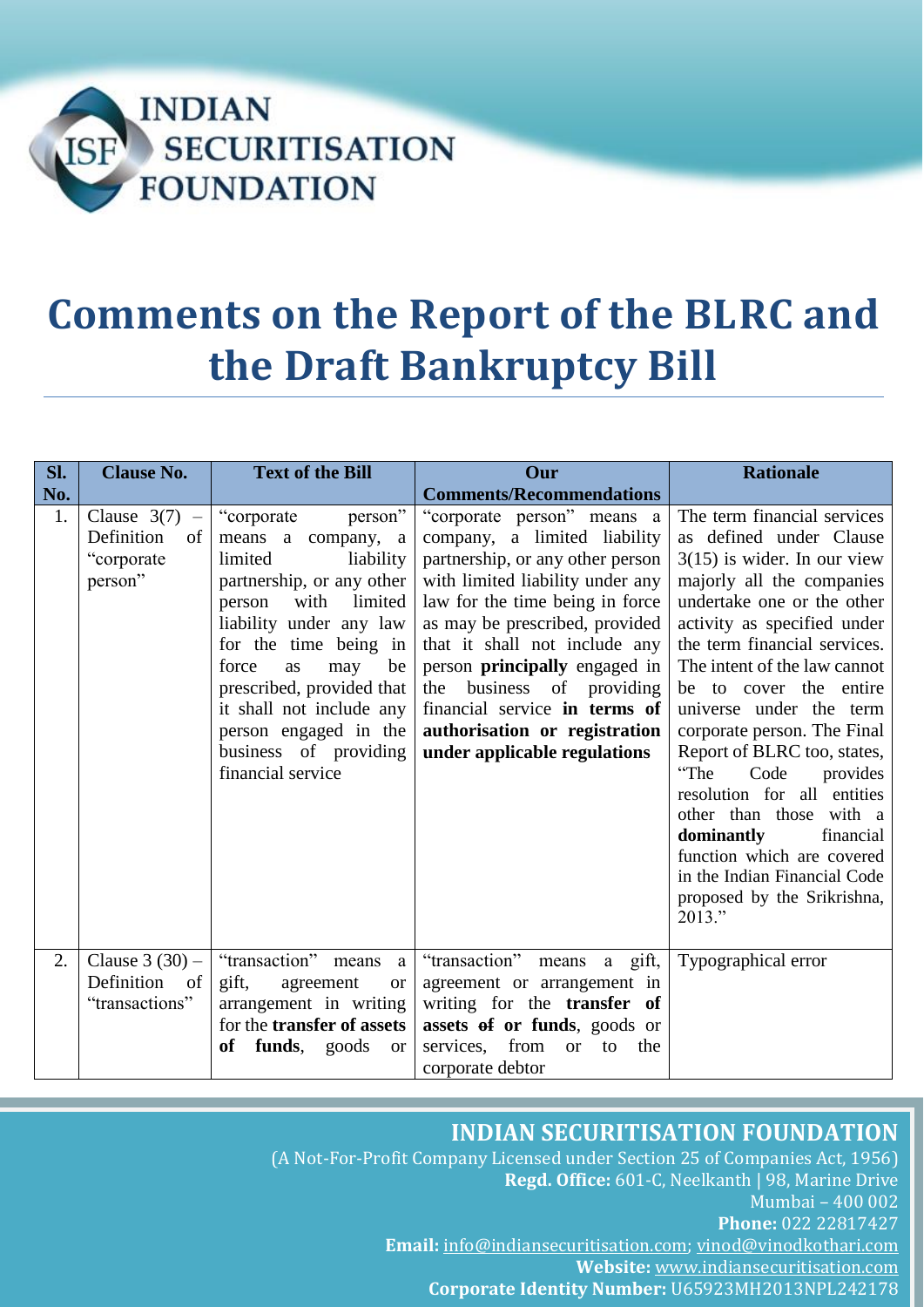

| SI. | <b>Clause No.</b>                                                                                              | <b>Text of the Bill</b>                                                                                                                                                                                                                                                                                  | Our                                                                                                                                                                                                                                                                                             | <b>Rationale</b>                                                                                                                                       |
|-----|----------------------------------------------------------------------------------------------------------------|----------------------------------------------------------------------------------------------------------------------------------------------------------------------------------------------------------------------------------------------------------------------------------------------------------|-------------------------------------------------------------------------------------------------------------------------------------------------------------------------------------------------------------------------------------------------------------------------------------------------|--------------------------------------------------------------------------------------------------------------------------------------------------------|
| No. |                                                                                                                |                                                                                                                                                                                                                                                                                                          | <b>Comments/Recommendations</b>                                                                                                                                                                                                                                                                 |                                                                                                                                                        |
|     |                                                                                                                | services, from or to the<br>corporate debtor                                                                                                                                                                                                                                                             |                                                                                                                                                                                                                                                                                                 |                                                                                                                                                        |
| 3.  | $5(5)$ -<br>Clause<br>Definition<br>of<br>"financial<br>creditor"                                              | "financial<br>creditor"<br>means any person to<br>whom a financial debt is<br>owed, and includes a<br>person to whom the such<br>debt may have been<br>legally<br>assigned or transferred in<br>accordance with law<br>(including)<br>$\mathbf{a}$<br>person<br>resident outside India);                 | "financial creditor" means any<br>person to whom a financial debt<br>is owed, and includes a person<br>to whom the such debt may<br>have been legally assigned or<br>transferred in accordance with<br>law (including a person resident<br>outside India);                                      | Typographical error                                                                                                                                    |
| 4.  | Clause $5(28)$ &<br>5(30)<br>Definition<br>of<br>"resolution"<br>plan"                                         | Repetition of definition<br>of "resolution plan"                                                                                                                                                                                                                                                         | 5(30)<br>Clause<br>should<br>be<br>removed;<br>consequently,<br>subsequent serial numbers shall<br>be revised.                                                                                                                                                                                  |                                                                                                                                                        |
| 5.  | 20<br>Clause<br>$\sim$ $-$<br>Management<br>operations<br>of<br>of<br>corporate<br>debtor as going<br>concern. | Clause $20(2)(c)$ - to raise<br>interim fresh provided<br>that in doing so, no<br>security interest may be<br>granted<br>over<br>any<br>encumbered property of<br>corporate<br>the<br>debtor<br>without the prior consent<br>of the creditors whose<br>debt is secured over such<br>encumbered property; | Clause 20 $(2)(c)$ - to raise<br>interim finance fresh provided<br>that in doing so, no security<br>interest may be granted over any<br>encumbered property of the<br>corporate debtor without the<br>prior consent of the creditors<br>whose debt is secured over such<br>encumbered property; | Typographical error                                                                                                                                    |
| 6.  | $18 -$<br>Clause<br>Duties<br>of<br>Insolvency<br>Resolution                                                   | Clause $18(1)$ states as<br>follows -<br>XX<br>(c)<br>constitute<br>to<br>a<br>committee of creditors;                                                                                                                                                                                                   | Clause 18(1) states as follows -<br>XX<br>(c) to constitute a committee of<br>creditors;<br>XX                                                                                                                                                                                                  | On one hand, clause 18<br>that<br>it<br>is<br>the<br>states<br>responsibility of IRP<br>to<br>constitute a committee of<br>creditors and on other hand |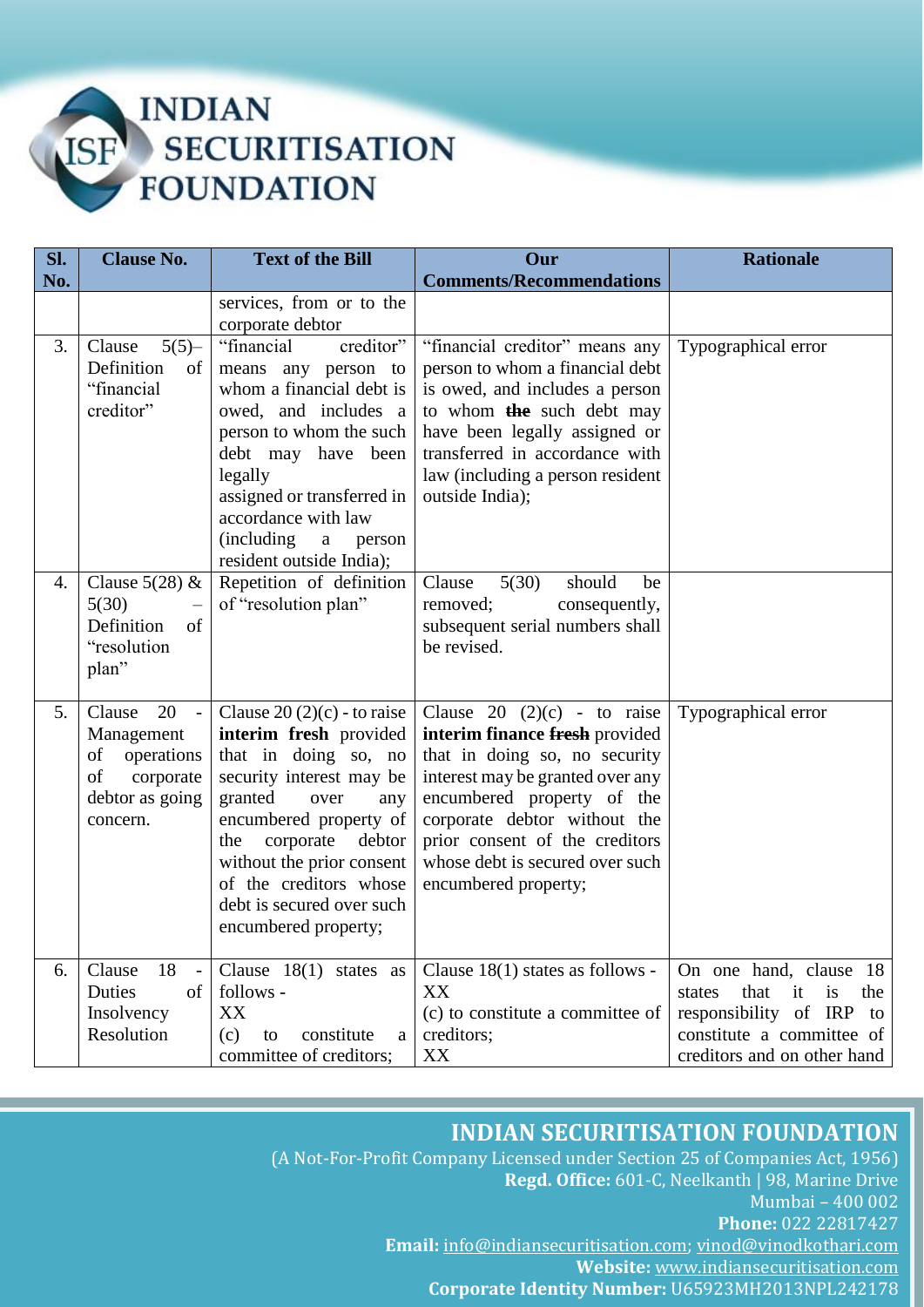

| SI. | <b>Clause No.</b>                                                                                                                                                                                             | <b>Text of the Bill</b>                                                                                                                                                                                                                                                                                                                                                                                                                                            | Our                                                                                                                                                                                                                                                                                  | <b>Rationale</b>                                                                                                                                                                                                                       |
|-----|---------------------------------------------------------------------------------------------------------------------------------------------------------------------------------------------------------------|--------------------------------------------------------------------------------------------------------------------------------------------------------------------------------------------------------------------------------------------------------------------------------------------------------------------------------------------------------------------------------------------------------------------------------------------------------------------|--------------------------------------------------------------------------------------------------------------------------------------------------------------------------------------------------------------------------------------------------------------------------------------|----------------------------------------------------------------------------------------------------------------------------------------------------------------------------------------------------------------------------------------|
| No. |                                                                                                                                                                                                               |                                                                                                                                                                                                                                                                                                                                                                                                                                                                    | <b>Comments/Recommendations</b>                                                                                                                                                                                                                                                      |                                                                                                                                                                                                                                        |
|     | Professional<br>(RP)<br>21<br>Clause<br>$\sim$<br>Committee<br>of<br>Creditors                                                                                                                                | XX<br>Clause 21 -<br>(1)<br>The<br>resolution<br>professional,<br>after<br>consolidation<br>of<br>all<br>claims received against<br>the corporate debtor shall<br>financial<br>review<br>the<br>position of the corporate<br>debtor and constitute a<br>committee of creditors.                                                                                                                                                                                    | Clause 21 -<br>$(1)$ The <b>interim</b> resolution<br>professional, after consolidation<br>of all claims received against<br>the corporate debtor<br>shall<br>review the financial position of<br>debtor<br>the<br>corporate<br>and<br>constitute<br>a committee<br>of<br>creditors. | clause 21 pertaining to<br>of<br>creditors<br>committee<br>resolution<br>states<br>that<br>professional<br>needs<br>to<br>constitute a committee of<br>directors. Both the clauses<br><i>viz.</i> 18 and 21 seem to be<br>conflicting. |
| 7.  | $26 -$<br>Clause<br>Replacement<br>resolution<br>of<br>professional by<br>committee<br>of<br>creditors<br>16<br>Clause<br>$\sim$ $-$<br>Appointment<br>and tenure of<br>interim<br>resolution<br>professional | (4) The Adjudicating<br>Authority shall forward<br>the name of the proposed<br>resolution professional to<br>Board<br>the<br>for<br>its<br>confirmation<br>and<br>a<br>resolution professional<br>shall be appointed in the<br>same manner as laid<br>down in sub-sections $(3)$<br>and $(4)$ of section 16:<br>XX<br>Clause 16 $(4)$ : The term<br>of the interim resolution<br>professional shall not<br>exceed fourteen days<br>from date of his<br>appointment | (4) The Adjudicating Authority<br>shall forward the name of the<br>proposed<br>resolution<br>professional to the Board for its<br>confirmation and a resolution<br>professional shall be appointed<br>in the same manner as laid down<br>in sub-sections $(3)$ of section 16:<br>XX  | The term of resolution<br>professional<br>cannot<br>be<br>restricted<br>14<br>to<br>days.<br>Therefore, reference to sub-<br>clause $(4)$ of clause 16 in<br>clause $26(4)$ is not an<br>appropriate reference.                        |
| 8.  | 33<br>Clause<br>$\sim$<br>Initiation<br>of<br>Liquidation                                                                                                                                                     | Where<br>(2)<br>the<br>Adjudicating Authority<br>not<br>does<br>receive<br>a<br>resolution<br>plan under                                                                                                                                                                                                                                                                                                                                                           | (2) Where the Adjudicating<br>Authority does not receive a<br>resolution plan under sub-<br>section $(7)(6)$ of section 30 on                                                                                                                                                        | Error of reference: clause<br>30, sub-clause (7) does not<br>exist.                                                                                                                                                                    |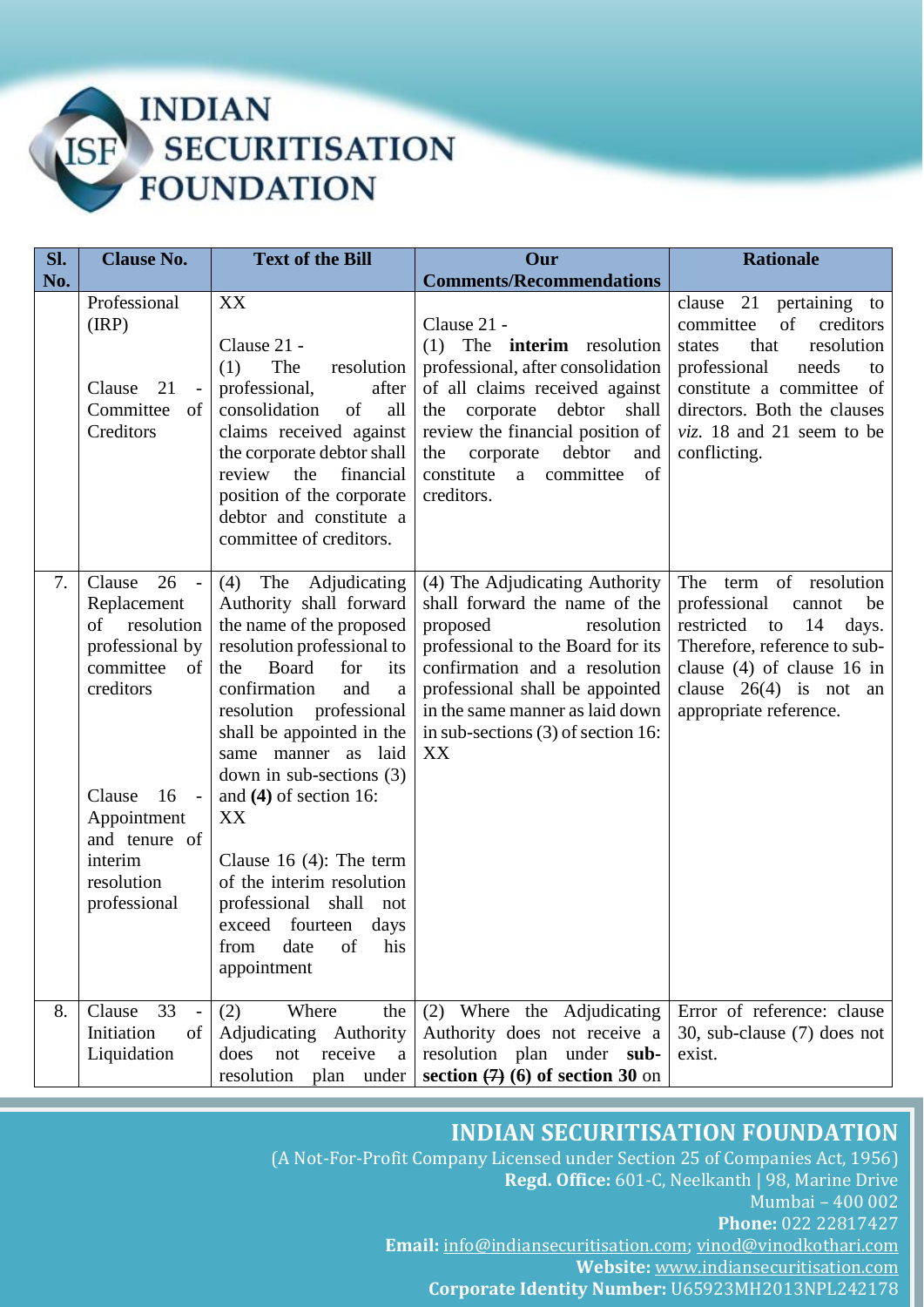

| SI. | <b>Clause No.</b>                                        | <b>Text of the Bill</b>                                                                                                                                                                                                                                                                                                                                                                                                       | Our                                                                                                                                                                                                                                                                                                                                                                                                                                                                          | <b>Rationale</b>                                                        |
|-----|----------------------------------------------------------|-------------------------------------------------------------------------------------------------------------------------------------------------------------------------------------------------------------------------------------------------------------------------------------------------------------------------------------------------------------------------------------------------------------------------------|------------------------------------------------------------------------------------------------------------------------------------------------------------------------------------------------------------------------------------------------------------------------------------------------------------------------------------------------------------------------------------------------------------------------------------------------------------------------------|-------------------------------------------------------------------------|
| No. |                                                          |                                                                                                                                                                                                                                                                                                                                                                                                                               | <b>Comments/Recommendations</b>                                                                                                                                                                                                                                                                                                                                                                                                                                              |                                                                         |
|     |                                                          | sub-section<br>(7)<br>of<br>section 30 on or before<br>of<br>expiry<br>the<br>the<br>maximum<br>period<br>permitted for completion<br>of<br>the<br>corporate<br>resolution<br>insolvency<br>process or the fast track<br>corporate<br>insolvency<br>resolution process as the<br>may<br>be,<br>the<br>case<br>Adjudicating<br>Authority<br>shall -<br>XX                                                                      | or before the expiry of the<br>maximum period permitted for<br>completion of the corporate<br>insolvency resolution process or<br>fast<br>the<br>track<br>corporate<br>insolvency resolution process as<br>be,<br>the<br>case<br>may<br>the<br>Adjudicating Authority shall -<br>XX                                                                                                                                                                                          |                                                                         |
| 9.  | 36<br>Clause<br>$\blacksquare$<br>Liquidation<br>Trust   | Clause $36(4)(b)$ - assets<br>in security collateral held<br>by financial services<br>providers and are subject<br>to netting and set-off in<br>multi-lateral trading or<br>clearing transactions                                                                                                                                                                                                                             | In case of netting arrangements<br>for derivatives protection is<br>given as are settled by multi-<br>clearing.<br>lateral<br>However,<br>centralized clearing does not<br>exist in India. Hence the same<br>needs to be reviewed.                                                                                                                                                                                                                                           |                                                                         |
| 10. | 59<br>Clause<br>$\mathbb{L}$<br>Voluntary<br>Liquidation | Clause $59(3)(c)(ii)$<br>$- a$<br>resolution<br>of<br>the<br>shareholders<br>of<br>the<br>company in a general<br>meeting requiring<br>the<br>company to be wound of<br>voluntarily as a result of<br>expiry of the period of its<br>duration, if any, fixed by<br>its articles or on the<br>occurrence of any event<br>in respect of which the<br>articles provide that the<br>company, as the case<br>may be and appointing | Clause $59(3)(c)(ii)$ - a resolution<br>of the shareholders of the<br>company in a general meeting<br>requiring the company to be<br>wound of voluntarily as a result<br>of expiry of the period of its<br>duration, if any, fixed by its<br>articles or on the occurrence of<br>any event in respect of which<br>the articles provide that the<br>company shall be wound up, as<br>the case may be and appointing<br>an insolvency professional to<br>act as the liquidator | The sentence as used in the<br>Bill<br>be<br>seems<br>to<br>incomplete. |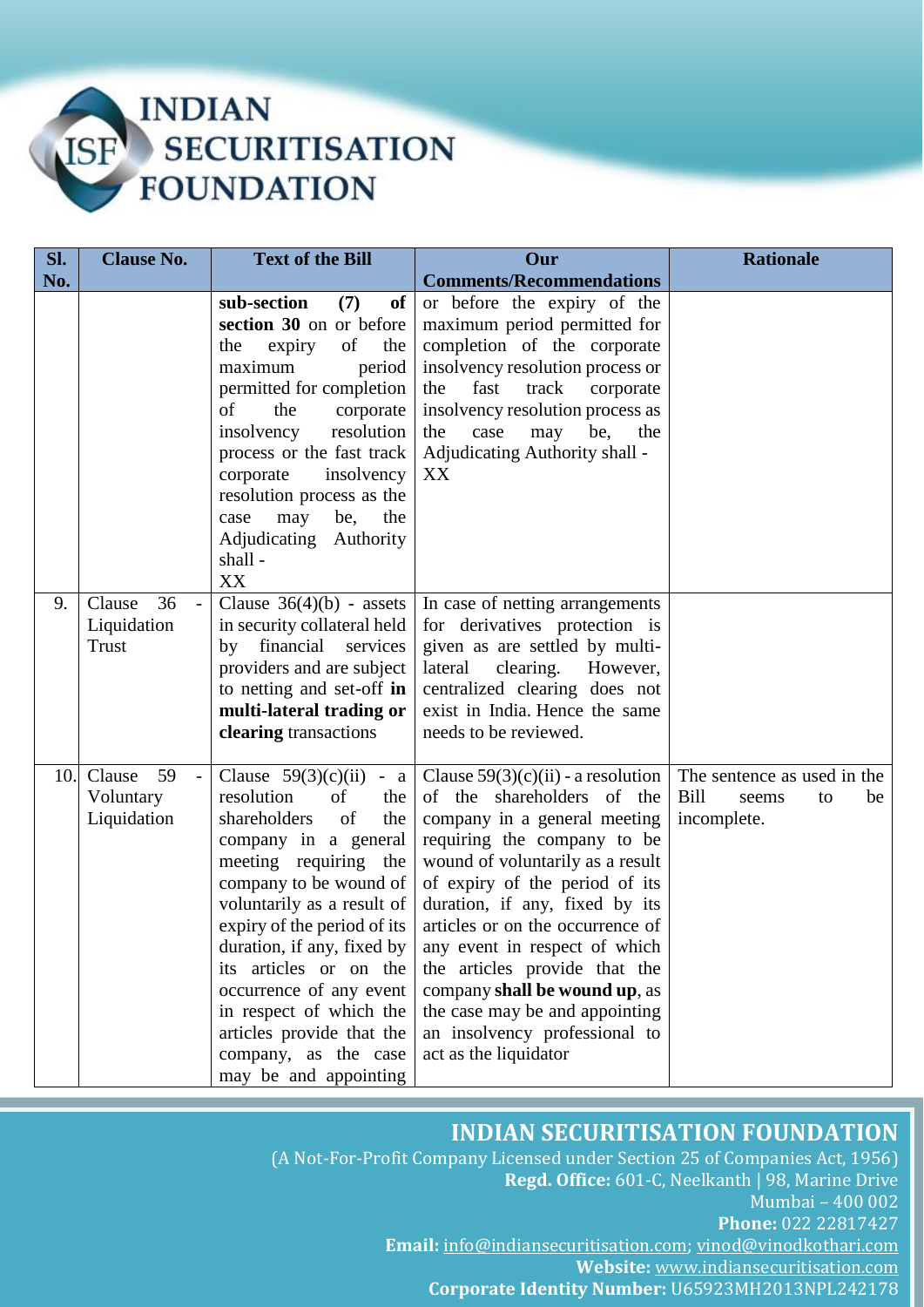

| Sl. | <b>Clause No.</b>                        | <b>Text of the Bill</b>                                | Our                                                                  | <b>Rationale</b>             |
|-----|------------------------------------------|--------------------------------------------------------|----------------------------------------------------------------------|------------------------------|
| No. |                                          |                                                        | <b>Comments/Recommendations</b>                                      |                              |
|     |                                          | insolvency<br>an                                       |                                                                      |                              |
|     |                                          | professional to act as the                             |                                                                      |                              |
|     |                                          | liquidator                                             |                                                                      |                              |
| 11. | 59<br>Clause<br>$\overline{\phantom{m}}$ | (5) Subject to approval of<br>the creditors under sub- | (5) Subject to approval of the<br>creditors under sub-clause (d)     | Error of reference           |
|     | Voluntary<br>Liquidation                 | clause (c) of sub-section                              | sub-section<br>of<br>(3),<br>the                                     |                              |
|     |                                          | (3),<br>the<br>voluntary                               | liquidation<br>voluntary                                             |                              |
|     |                                          | liquidation proceedings                                | proceedings in respect of a                                          |                              |
|     |                                          | in respect of a company                                | company shall be deemed to                                           |                              |
|     |                                          | shall be deemed to have                                | have commenced from the date                                         |                              |
|     |                                          | commenced from<br>the                                  | of passing of the resolution                                         |                              |
|     |                                          | date of passing of the                                 | under sub-clause (c) of sub-                                         |                              |
|     |                                          | resolution under sub-                                  | section $(3)$                                                        |                              |
|     |                                          | clause (b) of sub-section                              |                                                                      |                              |
|     |                                          | (3)                                                    |                                                                      |                              |
| 12. | 69<br>Clause<br>$\sim$ $-$               | $(1)$ XX                                               | $(1)$ XX                                                             | Typographical error.         |
|     | Punishment for                           | (a) has made or caused to                              | (a) has made or caused to be                                         |                              |
|     | transactions                             | be made any gift or                                    | made any gift or transfer of, or                                     |                              |
|     | defrauding<br>creditors                  | transfer of, or charge on,<br>has<br>caused            | charge on, or has caused or<br>connived at the in<br>the             |                              |
|     |                                          | <b>or</b><br><sub>or</sub><br>connived at the in the   | execution of a decree or order                                       |                              |
|     |                                          | execution of a decree or                               | against, the property of the                                         |                              |
|     |                                          | order<br>against,<br>the                               | corporate debtor,                                                    |                              |
|     |                                          | property of the corporate                              |                                                                      |                              |
|     |                                          | debtor,                                                |                                                                      |                              |
| 13. | Clause $79(11)$ -                        | $(11)$ "debtor" means -                                | $\overline{(11)}$ "debtor" means                                     | Person resident in India has |
|     | Definition<br>of                         | $(a) \ldots$                                           | $(a) \ldots$                                                         | already been covered under   |
|     | Debtor                                   | (b) a person resident in                               | (b) a person resident outside                                        | sub-clause (a).              |
|     |                                          | India,<br>other<br>than                                | <b>in-India</b> , other than corporate                               |                              |
|     |                                          | corporate debtor who, at                               | debtor who, at any time during                                       |                              |
|     |                                          | any time during the                                    | the preceding three years has                                        |                              |
|     |                                          | preceding three years has                              | carried on business in India:                                        |                              |
|     |                                          | carried on business in<br>India:                       |                                                                      |                              |
|     |                                          |                                                        | Provided that for the purposes<br>of sub-clause (b), a <b>person</b> |                              |
|     |                                          | Provided that for the                                  | resident outside in-India, other                                     |                              |
|     |                                          | purposes of sub-clause                                 |                                                                      |                              |
|     |                                          |                                                        |                                                                      |                              |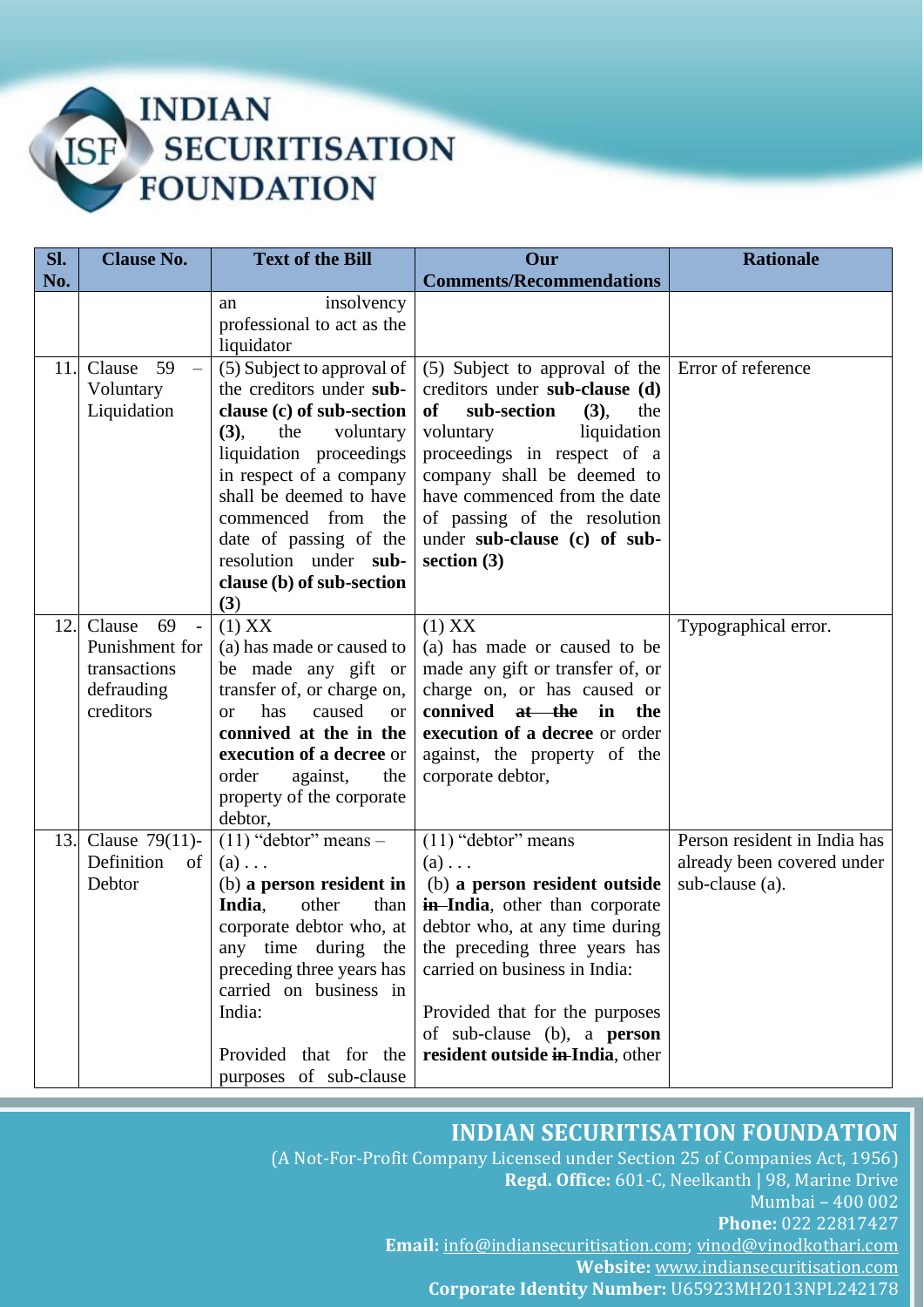

| SI. | <b>Clause No.</b>                                                         | <b>Text of the Bill</b>                                                                                                                                                                                                         | Our                                                                                                                                                                                                                                                                | <b>Rationale</b>                                                                                                                                                                                                              |
|-----|---------------------------------------------------------------------------|---------------------------------------------------------------------------------------------------------------------------------------------------------------------------------------------------------------------------------|--------------------------------------------------------------------------------------------------------------------------------------------------------------------------------------------------------------------------------------------------------------------|-------------------------------------------------------------------------------------------------------------------------------------------------------------------------------------------------------------------------------|
| No. |                                                                           |                                                                                                                                                                                                                                 | <b>Comments/Recommendations</b>                                                                                                                                                                                                                                    |                                                                                                                                                                                                                               |
|     |                                                                           | (b), a person resident in<br>India,<br>other<br>than<br>debtor,<br>corporate<br>carrying<br>business<br>on<br>$includes -$<br>XX                                                                                                | than corporate debtor, carrying<br>on business includes -<br>XX                                                                                                                                                                                                    |                                                                                                                                                                                                                               |
| 14. | Clause 79(13) -<br>excluded assets                                        | (b)<br>unencumbered,<br>furniture,<br>household<br>equipment<br>and<br>provisions<br>as<br>are<br>necessary for satisfying                                                                                                      | (b) unencumbered, furniture,<br>household<br>equipment<br>and<br>provisions as are necessary for<br>satisfying the basic domestic<br>needs of the bankrupt and his                                                                                                 | Typographical error.                                                                                                                                                                                                          |
| 15. | Clause<br>93                                                              | the basic domestic needs<br>of the bankrupt and his<br>immediate family<br>The<br>resolution                                                                                                                                    | immediate family<br>resolution<br>The<br>professional                                                                                                                                                                                                              | Error of omission; sentence                                                                                                                                                                                                   |
|     | $\overline{\phantom{a}}$<br>Standard<br>of<br>Conduct                     | professional<br>shall<br>perform his functions<br>and duties in compliance<br>code<br>the<br>of<br>with<br>provided under section<br>208                                                                                        | shall perform his functions and<br>duties in compliance with the<br>code of conduct provided<br>under section 208                                                                                                                                                  | as used in the Bill seems to<br>be incomplete.                                                                                                                                                                                |
| 16. | Clause $129 -$<br><b>Statement</b><br>of<br><b>Affairs</b>                | Clause $129(1)$ - Where a<br>bankruptcy order<br>$\frac{1}{1}$<br>passed on the application<br>for bankruptcy by a<br>creditor under section<br>123, the bankrupt shall<br>submit his statement of<br>affairs to the bankruptcy | Clause $129$ (1) - Where a<br>bankruptcy order is passed on<br>the application for bankruptcy<br>by a creditor under section 123,<br>the bankrupt shall submit his<br>statement of affairs to<br>the<br>bankruptcy trustee within five<br>days from the bankruptcy | Clause 129 states that the<br>bankrupt has the time<br>period of 5 days from the<br>date<br>of<br>bankruptcy<br>commencement date, for<br>submitting his statement of<br>affairs. However, Clause<br>130 states that AA shall |
|     | 130 -<br>Clause<br>Public<br>notice<br>inviting claims<br>from creditors. | trustee within five days<br>from the <b>bankruptcy</b><br>commencement date.<br>Clause $130(1)$ - The<br>Adjudicating Authority<br>shall-                                                                                       | commencement date.<br>130(1)<br>The<br>Clause<br>$\overline{\phantom{a}}$<br>Adjudicating Authority shall-<br>(a) send notices within $two$ **<br>days<br>the<br>bankruptcy<br>of<br>commencement date, to the<br>creditors mentioned in -                         | send notice to the creditors<br>whose<br>names<br>are<br>mentioned in the statement<br>of affairs submitted by the<br>bankrupt within 2 days of<br>the<br>bankruptcy<br>commencement date.                                    |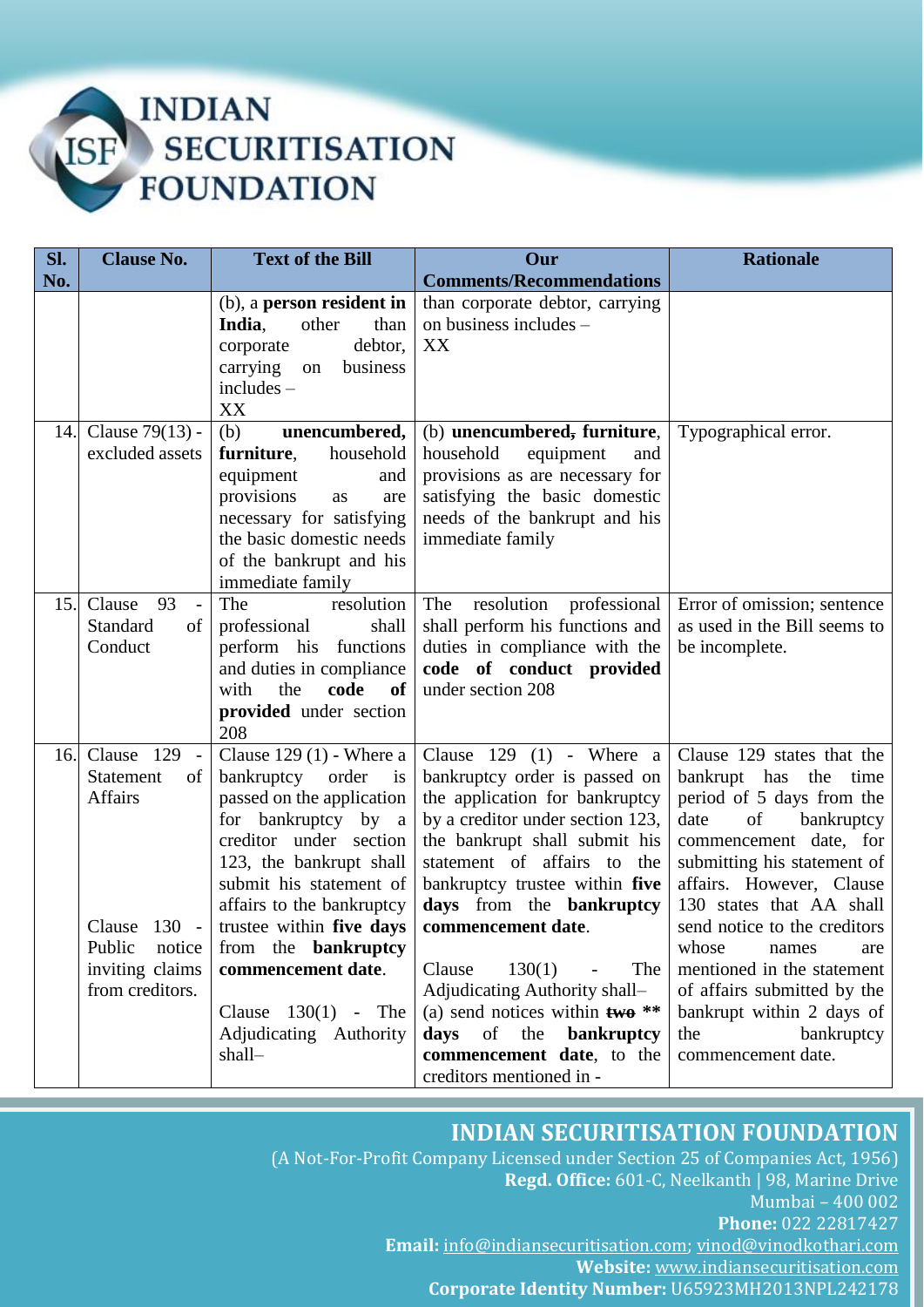

| SI. | <b>Clause No.</b>                                                     | <b>Text of the Bill</b>                                                                                                                                                                                                                                                                                                                                                                                                                                                                              | Our                                                                                                                                                                                                                                                                                                                                                                                                                                                                                                                | <b>Rationale</b>                                                                                                                                                                                                                                                                                                                                                                                                                                                                                                                                                         |
|-----|-----------------------------------------------------------------------|------------------------------------------------------------------------------------------------------------------------------------------------------------------------------------------------------------------------------------------------------------------------------------------------------------------------------------------------------------------------------------------------------------------------------------------------------------------------------------------------------|--------------------------------------------------------------------------------------------------------------------------------------------------------------------------------------------------------------------------------------------------------------------------------------------------------------------------------------------------------------------------------------------------------------------------------------------------------------------------------------------------------------------|--------------------------------------------------------------------------------------------------------------------------------------------------------------------------------------------------------------------------------------------------------------------------------------------------------------------------------------------------------------------------------------------------------------------------------------------------------------------------------------------------------------------------------------------------------------------------|
| No. |                                                                       |                                                                                                                                                                                                                                                                                                                                                                                                                                                                                                      | <b>Comments/Recommendations</b>                                                                                                                                                                                                                                                                                                                                                                                                                                                                                    |                                                                                                                                                                                                                                                                                                                                                                                                                                                                                                                                                                          |
|     |                                                                       | (a) send notices within<br>days<br>of<br>the<br>two<br>bankruptcy<br>commencement date, to<br>the creditors mentioned<br>$in -$<br>(i)<br>the<br>statement of<br>affairs submitted by the<br>bankrupt under section<br>129                                                                                                                                                                                                                                                                           | (i) the statement of affairs<br>submitted by the bankrupt under<br>section 129                                                                                                                                                                                                                                                                                                                                                                                                                                     | The requirement specified<br>under clause 130 cannot be<br>met unless and until the<br>bankrupt<br>submits<br>the<br>statement of affairs to the<br>bankruptcy trustee.<br>**Therefore, the time limit<br>mentioned in clause 130<br>shall<br>be<br>revised<br>and<br>enhanced such that the AA<br>gets a time period of more<br>than 5 days commencing<br>the<br>bankruptcy<br>from<br>date<br>commencement<br>to<br>send the notices.                                                                                                                                  |
| 17. | Clause 133<br>$\sim$ $-$<br>Summoning of<br>meeting<br>of<br>creditor | (1)<br>The<br>bankruptcy<br>within<br>shall,<br>trustee<br>sixteen days from the<br>bankruptcy<br>commencement<br>date,<br>issue a notice for calling<br>meeting<br>of<br>the<br>a<br>creditors,<br>to<br>every<br>creditor of the bankrupt<br>as mentioned in the list<br>prepared<br>by<br>the<br>bankruptcy trustee under<br>section 132.<br>(2) The notices issued<br>sub-section $(1)$<br>under<br>shall-<br>(a) state the date of the<br>meeting of the creditors,<br>which shall not be later | (1) The bankruptcy trustee shall,<br>within sixteen days from the<br>bankruptcy commencement<br><b>date</b> , issue a notice for calling a<br>meeting of the creditors, to<br>every creditor of the bankrupt as<br>mentioned in the list prepared<br>by the bankruptcy trustee under<br>section 132.<br>(2) The notices issued under<br>sub-section (1) shall -<br>(a) state the date of the meeting<br>of the creditors, which shall not<br>be later than ## days from the<br>bankruptcy<br>commencement<br>date; | Sub-Clause (1) states that<br>the bankruptcy trustee has<br>the time period of 16 days<br>from the date to bankruptcy<br>commencement<br>date<br>to<br>issue a notice for calling the<br>meeting<br>of<br>creditors.<br>However, sub-clause (2)<br>states that the meeting need<br>to be held within a period of<br>21 days from the date of<br>bankruptcy commencement<br>date.<br>## Therefore, effectively,<br>there remains a gap of only<br>5 days from the last date of<br>sending notices and holding<br>meeting<br>the<br>which<br>practically<br>seems<br>to be |